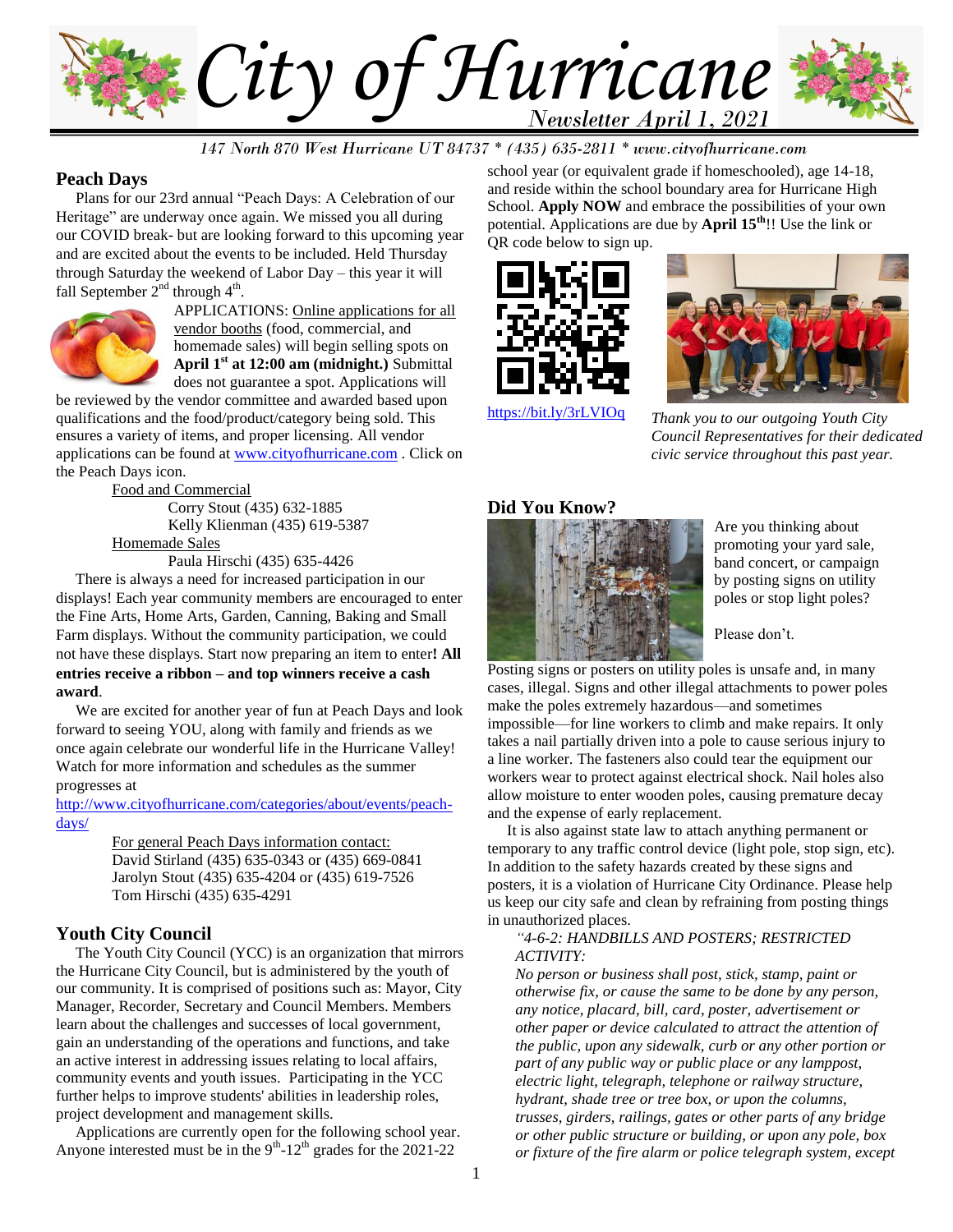*such as may be authorized or required by the laws of the United States or State, and the ordinances of the City. (1998 Code § 10-449A)"*

## **Hurricane City Royalty 2021-22**

 We are pleased to introduce the outstanding young women who will represent Hurricane as the City Royalty for 2021–22. These talented young ladies will serve as ambassadors for Hurricane at many local events throughout the year. We know they will represent the City beautifully. Thank you to everyone who made the Miss Hurricane Pageant a success – the volunteers, the young ladies who participated, the parents who supported them, and everyone who attended! Also, a big thank you to the outgoing Royalty for their service to Hurricane over the last year.

**Miss Hurricane, Isabella Hodge**

**2nd Attendant, Drew Dunlop**

Daughter of Shelley Hodge **1st Attendant, Kaylie Yates**

Daughter of Kurt & Mandie Yates

Daughter of Andrew & Teresa Dunlop **Miss Congeniality, Kimber Cox** Daughter of Brandon & Hollie Cox

## **Easter Egg Hunt**



 Parents! Grandparents! Bring your little ones for the annual Easter Egg Hunt on **Saturday, April 3 rd**. The Easter Egg Hunt will be held at Three Falls Park, 889 South 700 West (off 700 West just south of Three Falls Elementary). This fun event is open to **children** ages 8 and under**. One adult per child** will be permitted to accompany kids in the 0 to 2 age group. *Please be aware, absolutely NO ADULTS will be permitted to enter the egg-hunt areas for children ages 3 and up*! The fun begins **at 10:00 am sharp**!! Bring your baskets and come early!

# **Summer Concerts in the Park**

 Enjoy the warm weather and long days of summer with the concert series Summer Concerts in the Park. Hurricane City Recreation is happy to present that we are DOUBLING our concerts this summer. These delightful concerts showcase spectacular local talent, foster community spirit, and celebrate the arts. The 2021 season begins with free concerts on the 1<sup>st</sup> and 3<sup>rd</sup> Thursday each month, May through September. All concerts will be held at Pioneer Park, located at the corner of 200 North

and Main Street, and begin at 8:00 pm. Check <https://www.hurricanerecreation.com/concerts-in-the-park> for a list of performers and details about specific concerts. Bring blankets or chairs, friends and family, and come enjoy an evening of fine entertainment.

## **Water Department**

 The Water Department would like to thank the public for keeping the sidewalks clear of water during the cold months. There was noticeably less ice on the sidewalks this winter.

 With spring in the air, it is nice to get outside and work in the yard. With your spring cleaning this year we are requesting that you clean the trash and debris from around the water meter barrel so it will be easy to access if necessary. This is very much appreciated by our meter reader.

 As a reminder, if you have an outside watering system connected to the culinary water, you are required to have a backflow device installed to prevent bacteria from entering into the main distribution system. Remember, your family would be affected first. All backflow devices need to be tested once per year to make sure they are in good working order. If you would like to be added to our reminder list or for more information about backflow, contact Angie at 435-635-9442.

 We appreciate the efforts of our community to conserve water. Recent storms have improved the snowpack in southwest



Utah. The storm systems in March took us from a dismal 44% of normal in January to 68% in late-March of normal snowpack. This improves our water outlook going into the summer, but only slightly. We need to be mindful of using our water resources wisely. Remember, *outside watering* 

*restrictions go into effect on June 1st and will continue through September 30th .* **No outside watering is permitted between the hours of 10:00 am and 8:00 pm during this period, except for large agricultural users.**

## **Streets Department**

 Spring is the time of year when pavement maintenance occurs. The 2021 chip and slurry seal project will be starting on April 12, 2021. Areas scheduled to be done will be 180 West, 160 West, 400 South, 1760 West and Flora Tech Road as well as subdivisions of Angell Heights, Pecan Meadows, Pioneer, Santa Fe Hills and Rock Hampton. Residents will be notified in advance so they can make the necessary arrangements. We ask that you please follow the directions given by door hangers and traffic control signs to help these projects be completed successfully.

### **Theater Arts**

 The Hurricane Valley Theatrical Company together with the City of Hurricane proudly present Disney's Freaky Friday and is showing April  $9<sup>th</sup>$  –May  $1<sup>st</sup>$ , 2021.



 An adaptation of the classic novel and beloved films, *Freaky Friday* follows teenager Ellie Blake and her mother, Katherine, on the weirdest, strangest, craziest, freakiest day of their whole lives. Try as they might, Katherine and Ellie just can't seem to understand each other: Ellie wants her mom to stop trying to change her, while Katherine wants her daughter to be the best version of herself that she can be. On a fateful Friday, the day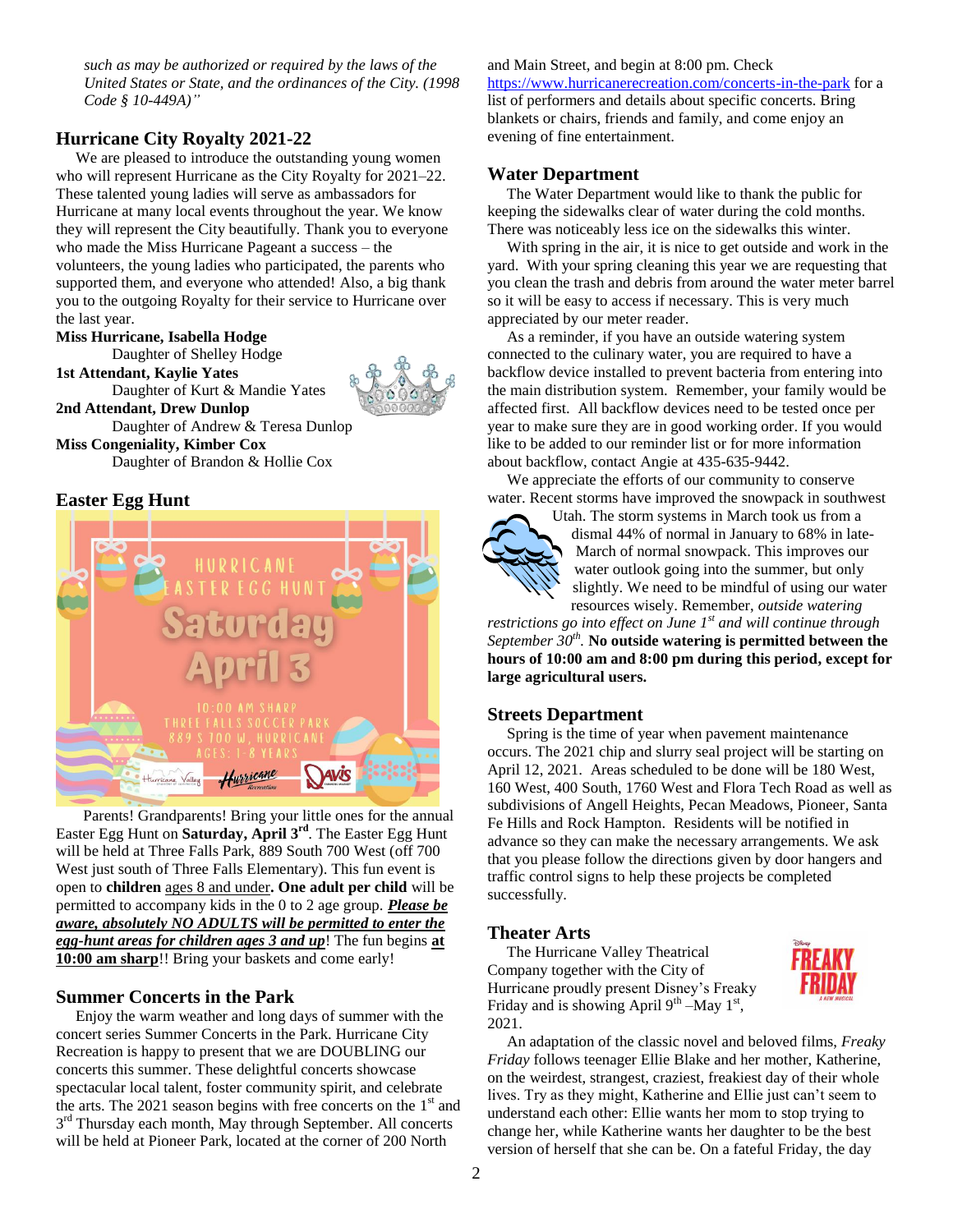before Katherine's wedding, something magical occurs when mother and daughter swap bodies. Now, both will have to *literally* spend a day walking in each other's shoes, learning about each other and the struggles each goes through and forging a new mother-daughter relationship in this hilarious, energetic, and moving musical comedy.

Tickets are \$15 for adults and \$5 for kids ages 4-17. Freaky Friday shows on Monday, Friday and Saturday nights at

7:30 pm. We also have Saturday matinees at 2:00 pm. *\*\*\*April 8th is our Special Preview Night where tickets are only \$10 for adults and kids are free\*\*\**

Tickets are available

online: <https://www.hurricanetheatrical.com/> or call Debbie (435) 668-9753.

## **Engineer**

 UDOT is continuing work on SR-7, also known as the Southern Parkway. This monumental 8-mile project will be open to the public by June 1, 2021. For your safety and the safety of the workers, please obey road closure signs and other traffic control devices associated with the project.

 Hurricane City is working on final designs for two projects that are expected to be under construction by summer, and completed by years end. 2800 West will be constructed from 100 North to 600 North. This project will be a continuation of the Southern Parkway and will provide a much needed connection between SR-9 and 600 North. 700 West will be constructed between 100 North and 400 North. The section between 400 North and 600 North has already been developed and with the additional connection by the City, this will also provide full connectivity on 700 West between 100 North and 600 North. Both of these two projects are anticipated to be of great use to the public.

# **Police Department**

### *National Prescription Drug Take-Back Day*

 The Hurricane Police Department will be participating in the National Prescription Drug Take-Back Day on Saturday, April 24, 2021 from 10:00 am - 2:00 pm. We will be in the Lin's parking lot off State Street to collect unwanted prescriptions. If

you cannot make it on this day, we still have our drop box for citizens to drop off unwanted prescriptions during regular office hours.



### *Ironman 70.3 St George*

 The IRONMAN event is returning to Washington County on May 1, 2021. The event starts at Sand Hollow Reservoir and the



participants are usually through Hurricane City by 11:00 am. There will be road closures throughout many areas of Hurricane City for this event. As of

publication, the detailed road closure maps had not been made available, but check back at [https://www.ironman.com/im703-st](https://www.ironman.com/im703-st-george)[george](https://www.ironman.com/im703-st-george) where it will be posted.

### *Off-Highway Vehicles*

 As the weather warms up, we see an increase in off-highway vehicle (OHV) use. All OHV riders should be familiar with State laws and the City ordinance pertaining to OHV operation. We ask that OHV users ride safely and wear proper safety

equipment. Sadly, every year our officers have to respond to multiple accidents involving OHV's. These accidents frequently involve significant and even life-threatening injuries. Please use sound judgment and exercise caution anytime you operate an offhighway vehicle.

#### *Road Respect*

 The Police Department would like to draw attention to the importance of sharing the road and respecting other users. Motorists and bicyclists need to respect each other's rights to use the roadways and shoulders. Travel lanes are designated for vehicle traffic and cyclists need to respect this space for motorists. However, the shoulder is designated for use by cyclists and drivers need to respect this. Working together we can create a safe environment for both motorists and cyclists. We ask that motorists *and* cyclists maintain a 3-foot separation to help ensure each other's safety. In areas with a narrow shoulder, we ask cyclists to ride single-file to avoid encroaching on travel lanes. Cyclists should *not* expect traffic to move

over into oncoming travel lanes to pass them. We ask motorists to use caution in areas with a narrow shoulder and give cyclists as much clearance as possible. Hurricane is a popular cycling destination and competition venue and we want to be known as a community that works together to ensure the mutual safety of motorists and cyclists – both locals and visitors.



### *Right Turn on Red Light*

 Our patrol officers are seeing an increase in motorists making right turns at an intersection on a red light *without* stopping. State law requires drivers to *come to a complete stop at a red light* even when making a right turn. *After* making a complete stop, *if traffic permits*, drivers may proceed to make a right turn at most intersections. Our officers will be paying special attention to these red-light violations. Please obey all traffic laws and drive safely!

## **Animal Control**

 The warm weather and longer days are upon us, so that means people will be out enjoying the trails and parks with their loved ones and fur babies. For everyone's safety and because it is Hurricane City ordinance, you must keep your dog leashed at all times while you are out enjoying the scenery.

 There are two dog parks in town where you can take your dog to run and play off leash in an enclosed area. The dog parks are located at 320 North 750 West near the Hurricane Baseball Fields and the other is at the Dixie Springs Park. You must keep your dog on a leash before you enter and after you exit the dog parks.



 Dogs are only allowed on leash at Dixie Springs Park and Grandpa's Pond as long as they are on the paved walking paths. It is important to clean up dog waste off the pavement or grass. Dog waste can leave behind odors, disease, and causes a sanitation problem for others enjoying the park.